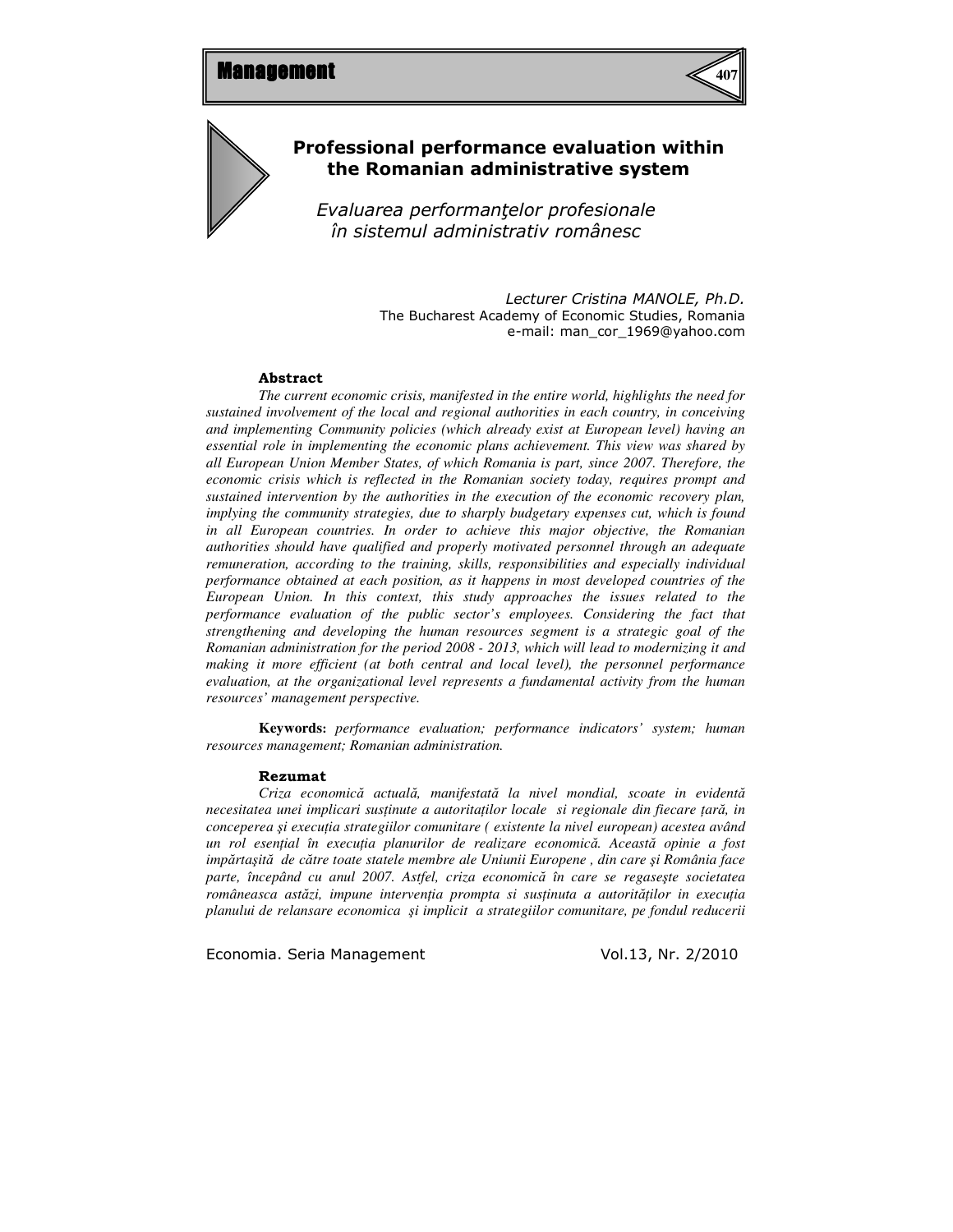

*drastice a cheltuielilor bugetare, aspect reg*ă*sit in toate* ţă*rile europene. Pentru îndeplinirea acestui obiectiv major, autorita*ţ*ile române*ş*ti trebuie s*ă *dispun*ă *de personal calificat* ş*i motivat corespunz*ă*tor printr-o recompensare adecvat*ă*, în func*ţ*ie de pregatirea, aptitudinile, responsabilita*ţ*ile* ş*i mai ales performan*ţ*ele individuale, ob*ţ*inute la nivelul fiec*ă*rui post, a*ş*a cum se întâmpl*ă *în majoritatea* ţă*rilor dezvoltate ale Uniunii Europene. În acest context, lucrarea de fa*ţă *abordeaz*ă *problematica referitoare la evaluarea performan*ţ*elor angaja*ţ*ilor din sectorul public. Având în vedere faptul c*ă*, înt*ă*rirea* ş*i dezvoltarea segmentului resurse umane reprezint*ă *un obiectiv strategic al administra*ţ*iei române*ş*ti, pentru perioada 2008 – 2013, obiectiv ce va conduce la modernizarea si eficientizarea acesteia (atât la nivel central ,cât* ş*i local), evaluarea performan*ţ*elor personalului, la nivel organiza*ţ*ional, reprezint*ă *o activitate fundamental*ă*, din perspectiva managementului resurselor umane.* 

**Cuvinte-cheie:** *evaluarea performan*ţ*elor; sistemul indicatorilor de performan*ţă*; managementul resurselor umane; administratia românească..* 

**JEL Classification:** , H83, J3J31, K23.

## General considerations

 $\blacktriangledown$  he dignity of the public service all around the world, is based on civic responsibility and loyalty towards the citizens. The experience of many countries confirms the fact that one of the objectives of implementing performance evaluation systems is to improve responsibility (Androniceanu & Burcea, 2005). According to specialists, the dignity specific to the mission of this organization is based not only on the hierarchical responsibility and loyalty to superiors, but also social responsibility and loyalty to citizens. In this situation, the lack of real information regarding the achieved performance significantly limits the managers' ability to efficiently manage the public organization, but also the external control organisms (the Parliamentary Committees, the Court of Auditors etc.) in order to evaluate the performance level and making it public (Androniceanu & Burcea, 2005). T

 Knowing the performance level of the employees in public institutions and their overall performance, is an essential part of confidence which people give to public organisms.

Considering the fact that strengthening and developing the human resources segment is a strategic objective of the Romanian administration for the period 2008 - 2013 (objective sustained and determined by the crisis which is reflected in today's Romania, like other European countries), will determine, inevitably, the modernizing and efficient zing the administrative structures, both at central, but especially at a local level. From this perspective, the professional performance evaluation represents a fundamental activity of human resources management. It is necessary, on one hand to establish the annual performance criteria, in each public institution (activity in which the role of the public managers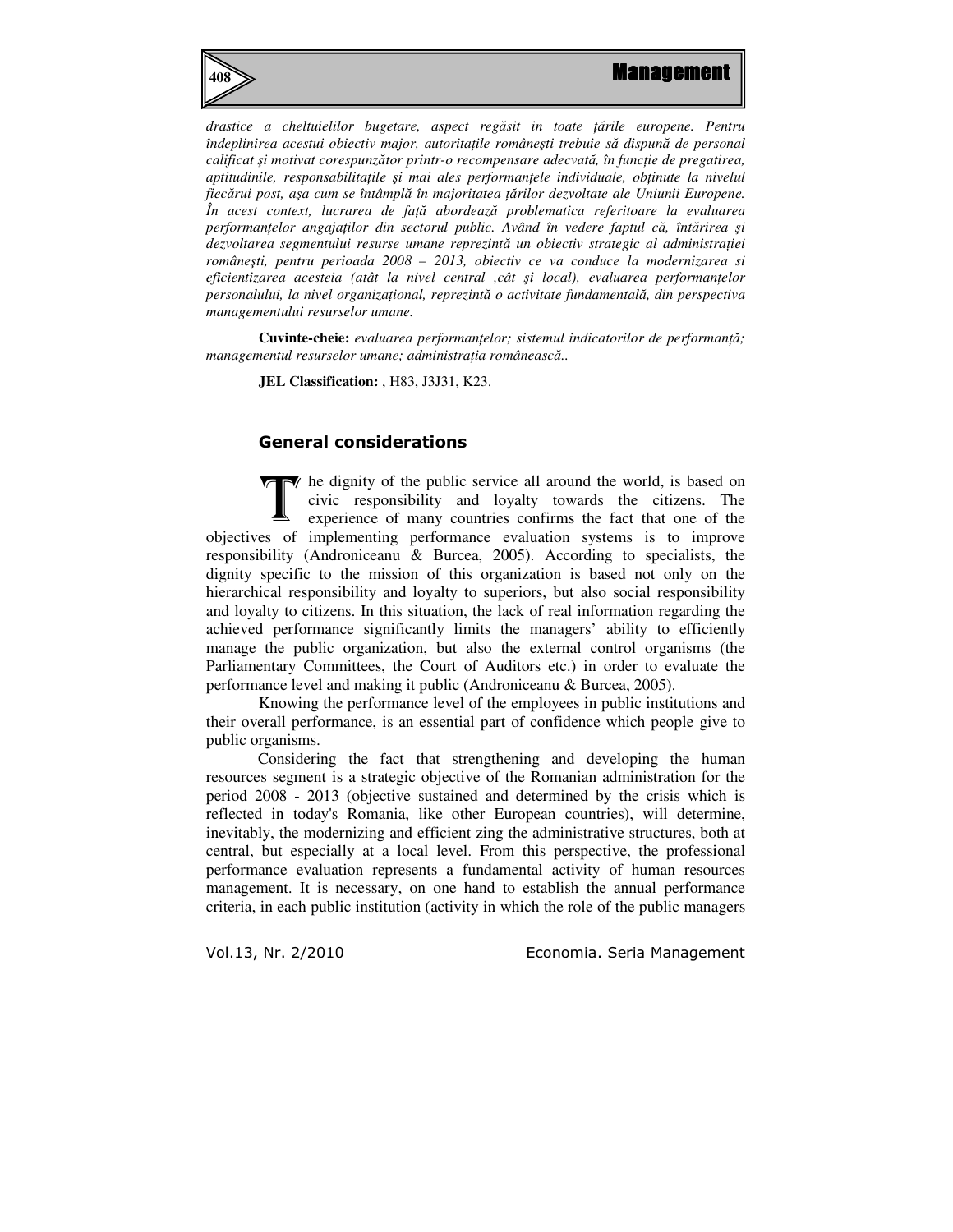

is crucial), and on the other hand, the evaluation will be accomplished reported to the set objectives, in each position, existing in the organizational institution (Manole, 2006; Emilian, Tigu & Tuclea, 2003; Lefter, Marinaş & Nica, 2007; Stanciu, 2003).

 Before starting the actual performance evaluation, the evaluator must be provided with the job description. Every public worker has a current job description that under the law (Law Romania, 1999; Law Romania, 2001), comes together with the administrative appointing document in a public position. If the job description does not exist, it must be put together by the head of the department in which the public worker operates and endorsed by the supervisor of the head of department. The approval of job description is performed by the manager of the institution or public authority concerned.

 The job description related to a public position defines and mainly delimits the following:

- o The contribution to achieving the goals, functions, tasks and objectives of the institutions;
- o Content and forecasted results of the work to be done;
- o Authority limits related to performing within the public position;
- o Requirements and conditions to be met by a person to fill in the position.

In preparing the job description the aptitudes and professional competences of a certain person are not considered (public worker), but the most optimal activity organization in order to fulfill the public institution's attribution. This is, in fact, the reason why the job description is initially not individualized. A public worker may not be required to undertake any activity, and the department's manager does not have the possibility to include in the job description expressions such as 'any other activities that will be assigned' and cannot expect for this formulation to cover any unimaginable activities.

The individual objectives derive from the objectives of the organizational structure in which the public worker performs his activity, set objectives, depending on the strategy of the public institution. These objectives may change (within the limits imposed by the job description) if the public authority or institution modifies its own objectives.

The individual professional performance evaluation methodology of the public workers requires that the objectives can be reviewed quarterly or whenever a change in organizational structure of the public authority or institution occurs. In this case, the revised objectives will be stated in the individual performance evaluation report of the public worker.

The individual objectives must meet the following requirements:

• To be specific to the activities involving the performance of public power prerogatives, which means that there can not be any objectives set that would imply the public worker in activities which overcome the attributions which are specific to a public position;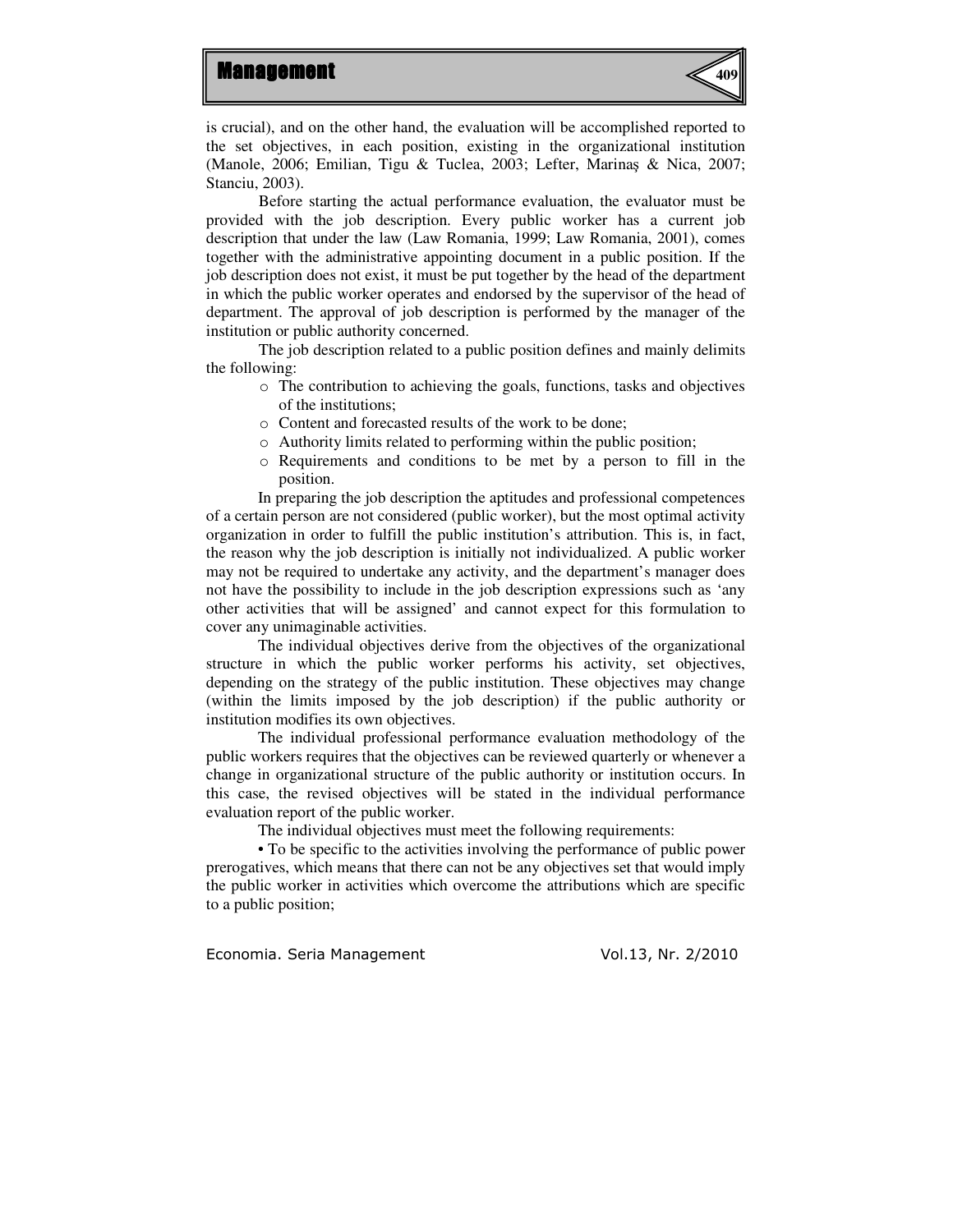

• To be quantifiable - to have a full form of accomplishment. Ideally, the objective should be accompanied by a numerical value, but this does not exclude the existence of a quality standard. For example, the activity must meet explicit levels. The objective could be expressed as: completion of a number X of works in a time frame Y, with uncertainty of less than Z%. An other less explicit example would be 'developing a certain project of normative act within maximum X versions, until a certain date'. A clear objective deffinition makes possible most of the times to allocate a numerical value to the established objective and this allocation should be done most of the times;

• To be provided with deadlines**.** Obviously, the deadline shall not exceed the following period for which the evaluation is made, which requires some ingenuity on the part of the evaluator, as it is very likely that the objectives remain the same from one evaluated period to the other. In that case there will be setted intermediary deadlines;

• To be realistic - to be able to be carried out within the deadlines set and allocated resources;

• To be flexible - to able to be revised according to changes in priorities of public authority or institution.

The performance evaluation goals are extremely important both for individual and organizational behavior. In Table 1, are presented, by synthesizing the most important objectives of performance evaluation activities, according to experts, (Manole, 2006).

|                                                           | Table 1                                                                                                                                                                                                                                                                                                                                               |
|-----------------------------------------------------------|-------------------------------------------------------------------------------------------------------------------------------------------------------------------------------------------------------------------------------------------------------------------------------------------------------------------------------------------------------|
| <b>Objectives</b>                                         | <b>Facilities</b>                                                                                                                                                                                                                                                                                                                                     |
| The achievement of adequate<br>human resources activities | • Development of rational managerial decision in<br>relation to: recruitment, promotions, transfer,<br>demotion, etc.<br>• Consistency of performance and individual<br>contributions to the organizational mission and<br>objectives;<br>• Observation of inconsistencies between<br>organizational objectives and strategies on human<br>resources. |
| <b>Balanced</b> personnel<br>remuneration                 | Achieving a balance between people and existing<br>positions in the organizational structure;<br>• Fair and balanced recognition of their efforts.                                                                                                                                                                                                    |
| Increasing the workers'<br>motivation                     | • Encourage initiative;<br>• Develops the sense of responsibility;<br>• Perceives the position within the organizational<br>hierarchy and stimulates the performance effort.                                                                                                                                                                          |

#### **The objectives of performance evaluation**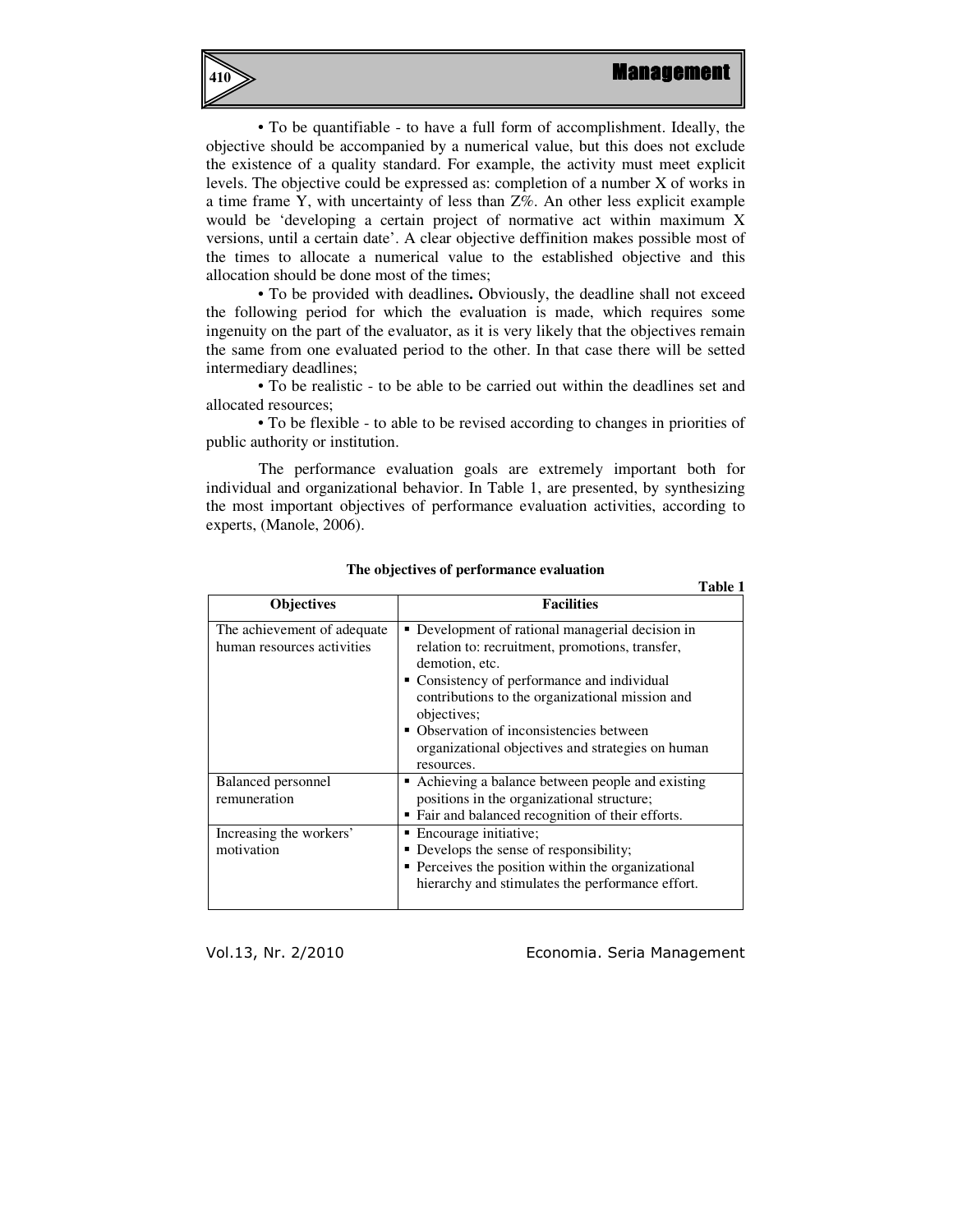

| <b>Objectives</b>                                                                                                                                                  | <b>Facilities</b>                                                                                                                                                                                                                                                                                                                                                                                                       |
|--------------------------------------------------------------------------------------------------------------------------------------------------------------------|-------------------------------------------------------------------------------------------------------------------------------------------------------------------------------------------------------------------------------------------------------------------------------------------------------------------------------------------------------------------------------------------------------------------------|
| Providing useful information<br>for its own development<br>staff, giving them confidence<br>in their strength.                                                     | • Gives possibility to each employee to know which are<br>the chances of progress in relation to their own<br>performance and organizational objectives;<br>Knowledge by each employee to its contribution to<br>achieving organizational objectives;<br>• Identifying the most appropriate ways to achieve<br>performance.                                                                                             |
| Validating the selection<br>programs                                                                                                                               | • Identifying the workers with unsatisfying results<br>Insuring the quality of the selection system through<br>the data and information provided by the performance<br>evaluation programs.                                                                                                                                                                                                                             |
| Detecting training and<br>individual development<br>needs of the staff and also the<br>effects' evaluation of based<br>on the training and<br>development programs | • Allows establishing the necessary capabilities and<br>aptitudes of different employment positions and also<br>the minimum performance level;<br>• Points out some deficiencies in staff training;<br>• Can provide data and information on the weaknesses<br>or potential of the employees that will benefit from<br>the improvement of professional training;<br>• Determines the individual needs of the employees. |
| Discussing the medium and<br>long term plans of the<br>employees, as well as their<br>career goals                                                                 | • The chance of dialogue;<br>• Each employee has the opportunity to know the<br>chances of development according to their<br>performance, and the objectives of the organization;<br>• Provides the possibility to improve performance in<br>order to achieve the career objectives                                                                                                                                     |
| Integrating human resource<br>planning in other personnel<br>activities                                                                                            | • Provides data and information for the skills<br>inventories:<br>• Creates a necessary basis for an integrated human<br>resources system and also to achieve their permanent<br>diagnosis                                                                                                                                                                                                                              |
| Improving the manager -<br>employee relationship                                                                                                                   | • Ensures observing the behavior of the subordinates in<br>order to assist employees through counseling                                                                                                                                                                                                                                                                                                                 |
| Improving communication<br>and collaboration between<br>the managers and employees                                                                                 | • Gives the possibility to know better the mentioned<br>parties                                                                                                                                                                                                                                                                                                                                                         |
| Applying the equal chance<br>principle                                                                                                                             | • Allows elaborating the decisions in the human<br>resources area such as it will avoid the unfit<br>appreciation tendency                                                                                                                                                                                                                                                                                              |

 The performance evaluation period and exceptions to this are provided by law and must be strictly obeyed by every authority and public institution. The person performing this task, the evaluator, has, by law, the following status:

a) The public leading worker who co-ordinates the management department in which the public performer worker develops his activity or who co-ordinates his activity;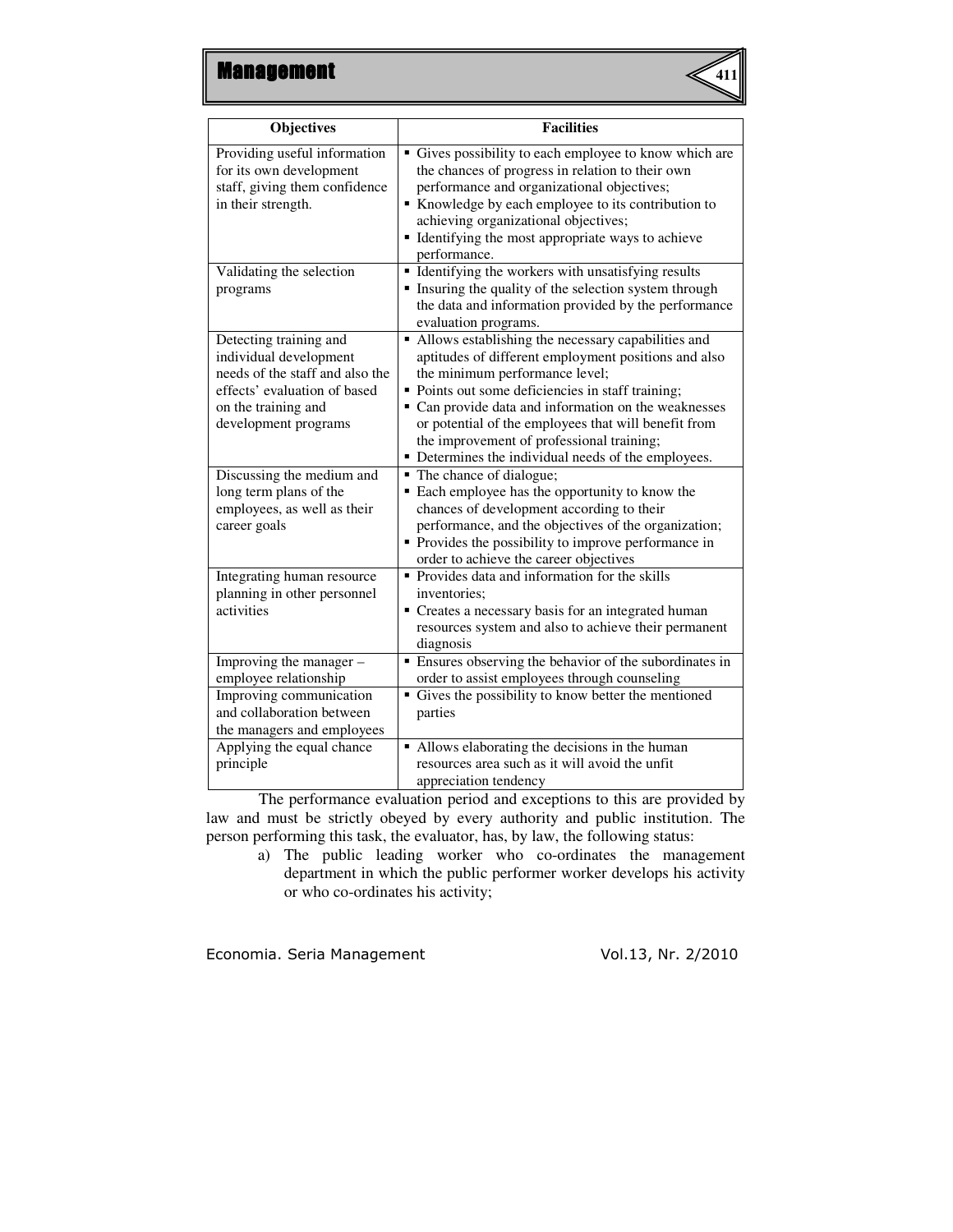



- b) The public leading worker hierarchically superior according to the organizational structure of the authority or public institution, for the public leading worker;
- c) The senior public servant, for the leading public workers he manages or execution public workers, when they are developing their activity in some departments which are not coordinated by a public management worker, except the case when there is a direct report of subordination with the public authority or institution head or its deputy;
- d) The mayor, based on the proposal of the Local Committee, for the area secretary and the subdivision of the city administrative-territorial subdivision;
- e) The authority's manager or public institution or his deputy, for the public workers that are his direct subordinates.

 The issues related to the annual assessment of public officials, promoting them (career development), sometimes produce legal effects on their situation therefore they are covered in the status of public workers. Promoting of a system of performance indicators represents an extremely important step in the personnel policy of the Romanian administrative system (U.C.R.A.P. Report Romania, 2007; Government Decision Romania, 2008a; Government Decision Romania, 2008b). Legislators wish for the system of performance indicators to have a double role: on one hand to encourage the public officials to obtain the best results and on the other hand to give a correct assessment of the contribution of each worker on the final result.

There are, at institutional level, four dimensions of evaluation, as follows:

- 1. Evaluating candidates for public positions;
- 2. Assessment of beginner civil workers;
- 3. Individual performance evaluation of the leading and execution public workers in order to grant the qualifications;
- 4. Evaluating the structure of the positions held by the public workers

## The actual evaluation

Theoretical considerations regarding the candidates' evaluation to the public positions

The candidates' evaluation for public office positions is made through competitions and examinations for public offices.

The basic principles for organizing and conducting competitions and exams are:

- Opened competition;
- Selection, made exclusively on the results obtained in the exam or competition;
- The transparency of the evaluation process;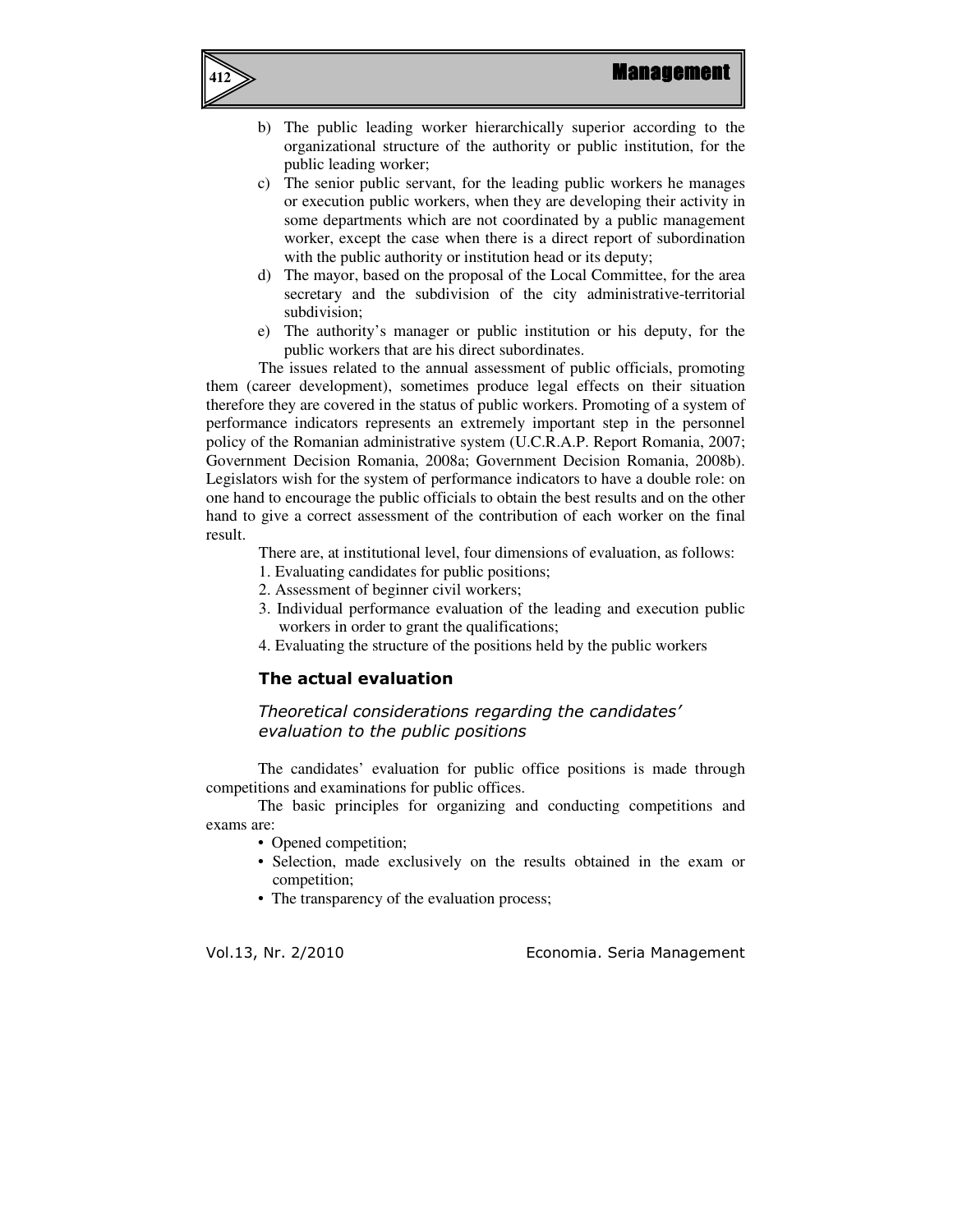

• Confidentiality, through granting the personal data protection of each candidate.

 Evaluating candidates for public office positions are made by the competition's committees and, if the case, by the disputes clarifying committees.

The competition committees formed to fill in the execution public positions within the public authorities and institutions consist of 3-5 members:

 • 2- 3 public workers who will at least have the category, class and degree of the vacant positions for which the selection is made;

 • 1- 2 persons outside the authority or public institution which organizes the competition, usually specialists from specialized Universities or assigned representatives through a naming order or disposal from the manager or coordinating public institution or hierarchically superior.

 The assessment is ended only after the review process of the candidates' complaints was completed. In order to do so, other special committees are formed to resolve disputes.

 A special case is the assessment of public workers who, for reasons not attributable to them, have interrupted their public worker career and want to return to the public service. For them, the evaluation is made by a committee composed of: two ANFP representatives, a representative of the Administration and Internal Affairs Ministry, a representative of the Public Finances Ministry, a representative of the Ministry of Labor, Social Solidarity and Family. All disputes are resolved by a special commission, consisting of a representative of the Ministry of Administration and Internal Affairs, one of the ANFP and one Ministry of Public Finances.

## The evaluation of junior public workers

 The evaluation of a junior public worker's activity is usually made within 5 days of completion of the probation period by the compartment manager in which they operate.

 The evaluation of the junior public worker's activity consists of assessing the acquisition of theoretical knowledge and practical skills required to perform tasks related to public administration, business knowledge specific authority or public institution and government requirements.

 The assessor completes an evaluation report for the probation period on the following:

• Content of the assessment prepared by the junior public worker's advisor;

- Internship report prepared by the junior public worker;
- Assessment interview with the junior public worker.

 Depending on them, the evaluator notes the evaluation criteria depending on the degree of duties fulfilled, establishes the assessment qualification and makes proposals regarding the appointment in a permanent civil service or dismissal from the public office.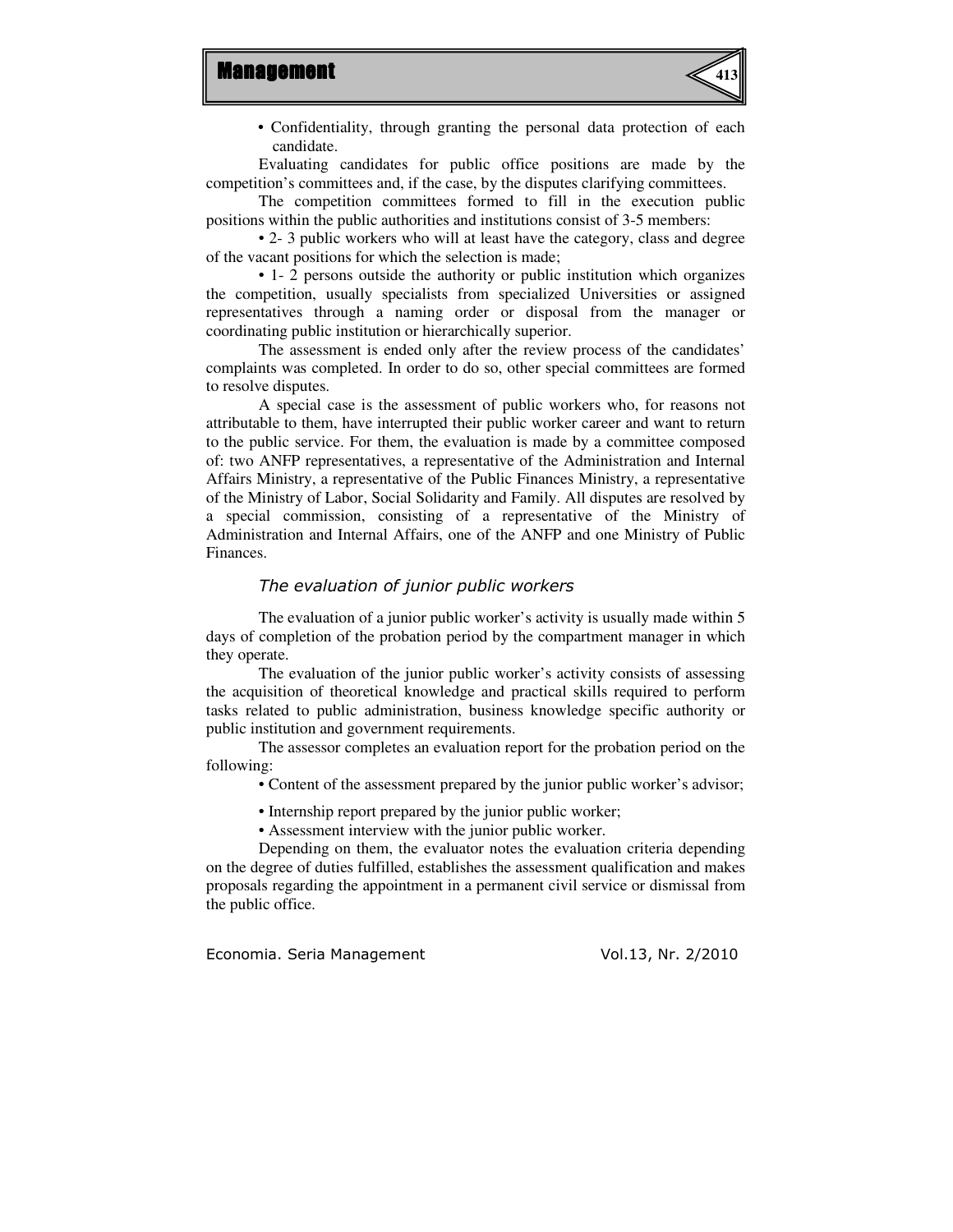



The main evaluation criteria for he junior public worker are:

- 1) The knowledge degree of regulations specific to the area of activity;
- 2) The knowledge degree of the specifics and principles leading the public administration and the administrative reports within the authority or public institution;
- 3) The ability of fulfilling attributions;
- 4) The adaptability and flexibility degree in fulfilling attributions;
- 5) The aptitude of correctly distinguishing between the characteristics of several options in fulfilling the job attributions and to identify the best action option;
- 6) The ability to share ideas, both written and verbally, written fluency, including the ability to write clear;
- 7) The ability to work in a team, meaning the team spirit, to bring up their contribution through the effective participation, to support the team's activity in accomplishing it's objectives.

 According to the law mentioned procedures, noting the evaluation criteria and establishing the mark is made as follows:

- The evaluation criteria is noted from 1 to 5, 1 being the smallest grade, and 5 being the highest. The mark represents the accomplishment of each evaluation criteria in finishing job duties;
- The arithmetic media is calculated for all the marks granted for each evaluation criteria and the final mark is obtained;
- The evaluation grade is obtained by transforming the final mark, as follows: between 1.00 and 3.00 – unsatisfying, between 3.00 to 5.00 satisfying.

The significance of the evaluation rates is the following:

a) 'Unsatisfying' – the junior public worker did not made the proof of the theoretical knowledge and necessary practical skills necessary to perform the public position;

b) 'Satisfying' – the junior public worker made the proof that he/she holds all theoretical knowledge and necessary practical skills to perform the public position.

 The junior pubic worker who is not satisfied by the evaluation's result might dispute the obtained mark, within 5 working days from the date the result was acknowledged, to the evaluator's superior public worker.

 Upon finishing the training period, based on the result of the evaluation, the junior public worker will be:

a) Named, by transforming the position, definitive performing public worker in the class corresponding to the finished studies, in the assistant professional degree, in the case he/she obtained upon the activity's evaluation the 'satisfying' mark;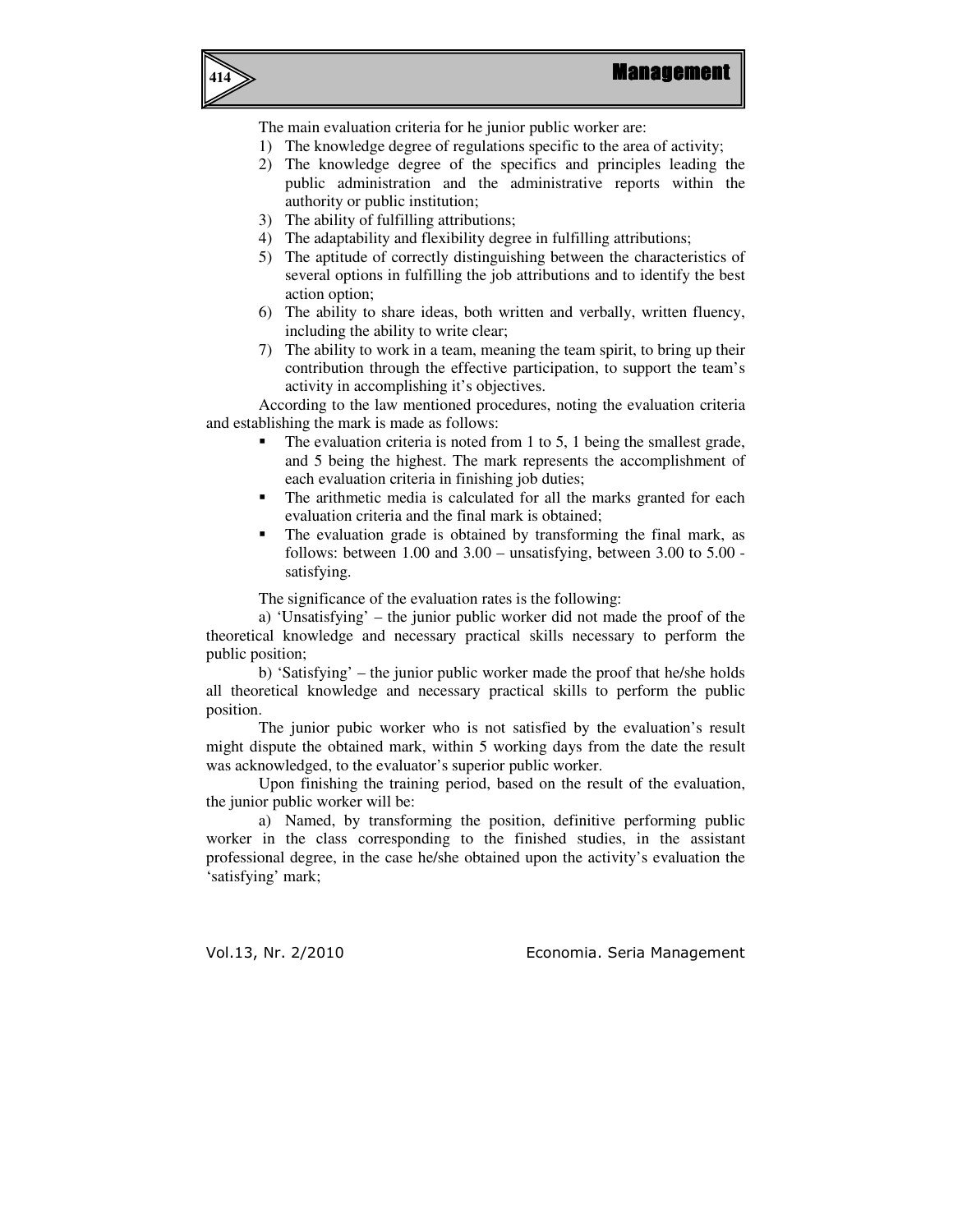

b) Released from the public position, in the case he/she obtained upon the activity's evaluation the 'unsatisfying' mark.

## Individual professional performance evaluation of the leading and performing public workers

The evaluation procedure of the individual professional performance is applied to each public worker, by reporting the performance criteria to the degree of fulfillment of the objectives established based on the attributions stated in the job description.

The performance criteria established, are brought to the public worker's attention, at the beginning of the evaluation period.

In order to accomplish the annual individual professional performance, the public worker must have developed a public activity within the last 6 months.

The individual professional performance of the public workers is made by respecting the legal regime of interests' conflicts regarding the public workers.

The evaluation procedure consists of:

- a) Filling in the evaluation report by the evaluator;
- b) The interview;
- c) The counter signing of the evaluation report.

In order to complete the evaluation report, the evaluator:

- a) Analyses the fulfillment of the determined individual objectives;
- b) Notes the performance criteria according to their importance;
- c) Establishes the final evaluation mark of individual professional performance;
- d) Mentions the outstanding results of the public worker, the objective difficulties he met in the evaluated period and any other observations which he considers relevant;
- e) Establishes the needs of professional formation for the year following the evaluated period.;
- f) Establishes the individual objectives for the following year after the evaluation period.

Grading the objectives and performing criteria is made by completing the following steps:

a) Each objective is marked with grades from 1 to 5  $(1 - \text{minimum level})$ and 5 – highest level), the grade expressing the accomplishment degree for the specified objective, from a quantity, quality and deadline point of view;

b) Each performance criteria is grade from 1 to 5, the mark expressing the appreciation in fulfilling the performance criteria in accomplishing the established individual objectives.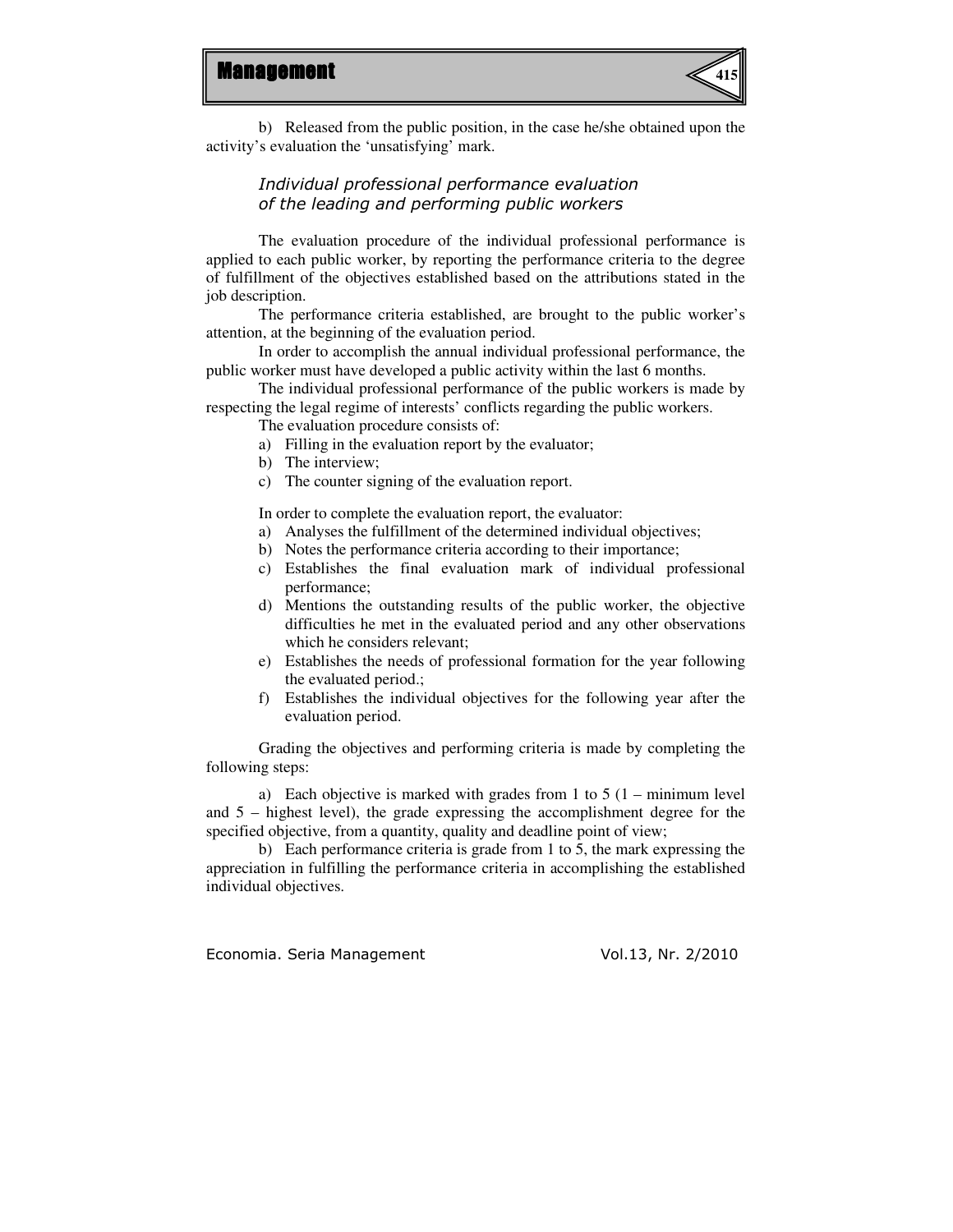

In order to receive the mark for accomplishing the objectives, the arithmetic media is made for all marks received for accomplishing each criterion. The final evaluation mark is the arithmetic media of all grades obtained for the individual objectives and performance criteria.

The significance of the grade is as follows:  $1 -$  minimum level, and  $5$ maximum level.

 The final evaluation mark is established based on the final grade as follows:

a) between 1.00- 2.00 - unsatisfying;

b) between 2.01- 3.50- satisfying;

c) between 3.51- 4.50 - good;

d) between 4.51- 5.00 – very good.

The interview, as a stage of the evaluation process, represents an information exchange that takes place between the evaluator and the public worker in which:

- a) It is brought to the public worker's attention all notes made by the evaluator in the evaluation report;
- b) The evaluation report is signed and dated by the evaluated public worker too.

If between the evaluated public worker and the evaluator there are differences of opinion regarding the made notes, the public worker's comments are mentioned in the evaluation report. The evaluator might change the evaluation report if a meeting point is reached.

 The law does not establish the moment when the interview will take place. Nevertheless, it would be suitable for the interview to be scheduled the first moment it is reasonable after finishing the evaluation report. The main determinant factor is the notice, which must be sent to the evaluated public worker. He needs time to prepare himself, already being provided with the notice containing any other supplementary objectives established for the period that the evaluation is made. Also, he will have at hand his own job description. It is a recommended for the evaluated public worker to have at his disposal between three to five working days after receiving the notice regarding the evaluation interview. The notice will be made in written – being an official event – and will mention the date, hour and location of the interview.

The evaluation report is being handed to the counter-signed party. The counter-signed party is the public worker with a superior hierarchic position than the evaluator's, according to the organisational structure of the public institution. If the evaluator is the director of the authority or public institution, the evaluation report is not counter-signed.

 The evaluation report might be modified according to the counter-signer's decision in the following cases:

a) The appreciation do not correspond to reality;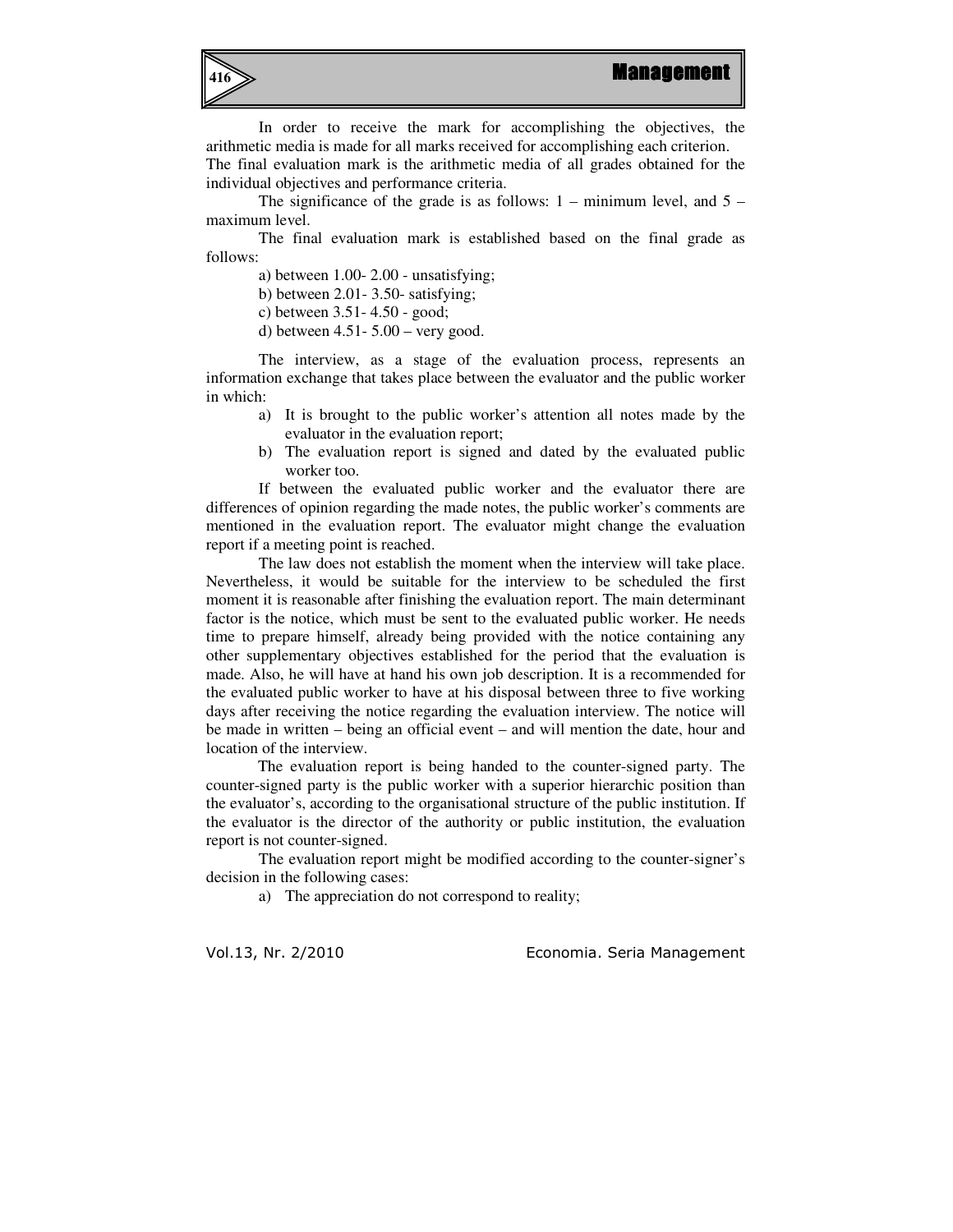

b) Between the evaluator and evaluated public worker there are differences of opinion that could not be cleared in a friendly manner.

 The modified evaluation report in the previously mentioned conditions is brought to the public worker's attention.

 The unsatisfied public workers might dispute the result of the evaluation at the authority or public institution's director.

The appeal is made within 5 calendar days from acknowledgement, by the evaluated public worker, of the granted qualification mark and is cleared within 15 calendar days from the appeal presentation deadline expiration.

 The appeal's result is mentioned to the public worker within 5 calendar days form the appeal's solving. The unsatisfied public worker might address to the court, according to the law.

## Professional performance evaluation for the contractual personnel

Allocating staff is made only through competition or examination, as appropriate, on a vacant position. The competition is open for people from outside the unit or inside the unit. Existing vacancies in position status is opened for competition, as necessary, making the publication, where appropriate, in a newspaper office, locally or by displaying them at the institution at least 15 days before the competition starts. Theme for the contest will be available to applicants by the public institution that holds the competition.

The review committee will be established in order to verify the compliance with the terms of the contest, and also the professional competence of candidates. From the committee are, necessarily, the head of the department that will make the employment, his superior, and if the case, 2 to 3 specialised higher education specialists from research institutes in the field, from the ministry, or any other central or local institutions of the co-ordinating public administration.

The competition consists of a written test, an oral test or interview. Each committee member will mark the written and oral tests with grades from 1-10. In order to be declared admitted, the candidates must obtain at least the grade 7 at each test. The result of the contest shall be recorded in minutes, signed by all the members of the examination committee.

Based on the marks obtained, the examination committee will determine the final competition order. On equal marks obtained from written and oral tests, the committee will determine the successful candidate in relation to personal data contained in the recommendations or to the basic level or further studies (PhD, post-graduate, postgraduate courses and others).

If, at the competition organised in order to fill an empty position there were not several candidates presented, the employment is made by examination. Arrangements and conduct of the competition/exam are determined by regulations approved by the Government.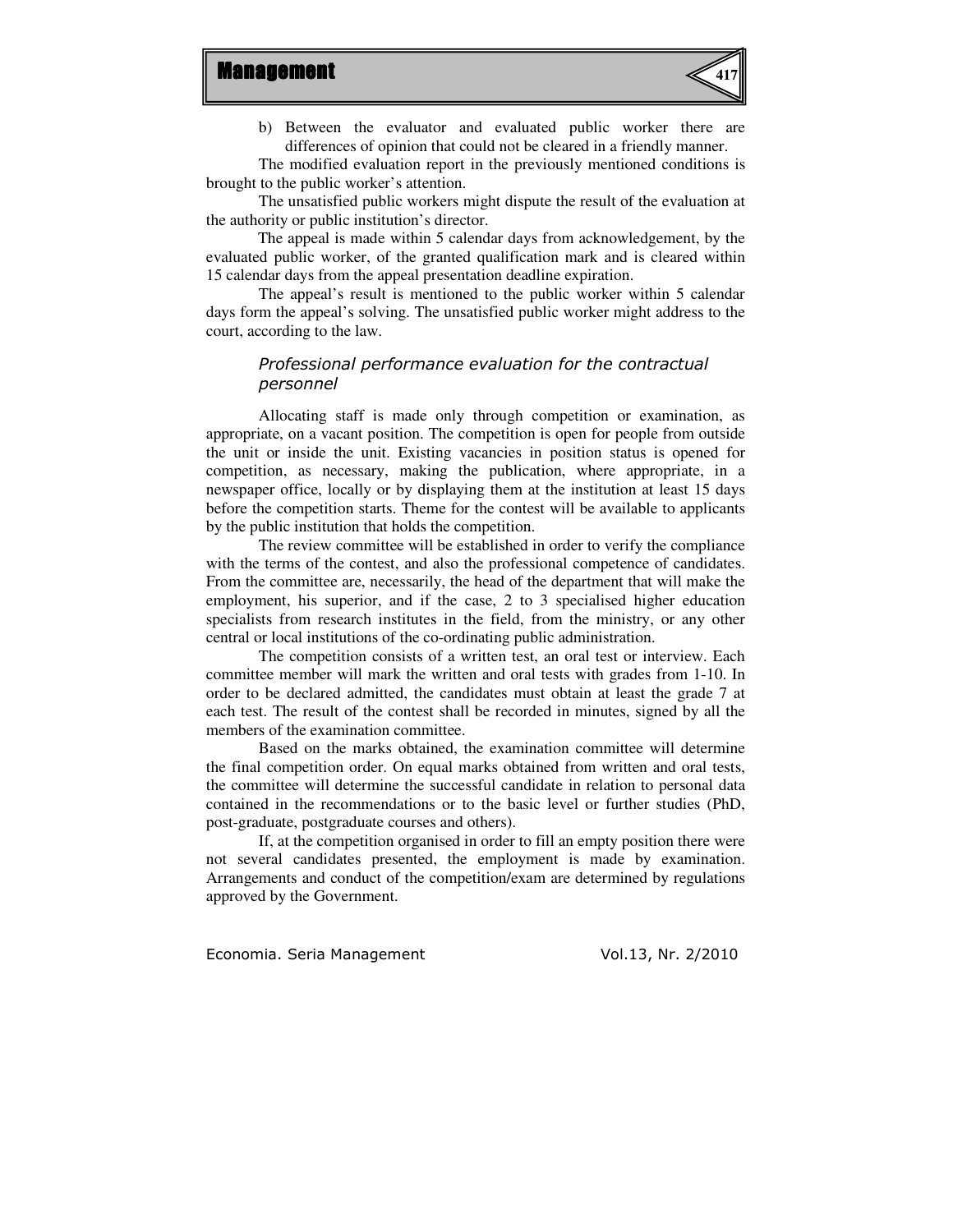

The persons employed in management positions will be subject to a probationary period under the law. If at the end of the probationary period, a person employed proved to be appropriate for the position, the employment will be finalised from the start of the trial period. Completion shall be based on the hierarchical superior's notes, the unit leader or superior body, according to law. After this period, if the person does not meet the duties, he/she will be passed to a suitable vacant execution position according to the training and competence and, where appropriate, the employment agreement will be cancelled.

## Conclusions regarding the actual procedure of professional performance evaluation

The performance evaluation procedure for the public position is applied to each position in relation to the tasks and corresponding job responsibilities, according to the law.

The evaluation of individual job performance and determining the level of the base salary and, where appropriate, the compensation management are made in the month of January of the year following the evaluation of the individual job performance.

 The reassessment of the individual job performance, the level of individual base salary and, where appropriate, the allowance for individual leadership, together with the limits prescribed by law, shall be made annually in accordance with law, by hierarchical superior and approved by the authorizing budget coordinator.

 The evaluation sheet of the individual job performance and also the individual base salary and, where appropriate, the individual leadership allowance, determined in accordance with the legal methodology, are brought to each employee's attention.

 Any employee dissatisfied with the outcome of the individual professional performance evaluation and of the basic salary between individual limits, may approach the competent court under the law.

 The process of evaluating individual job performance and establishing the base salary and, where appropriate, the management allowance have a continuing and increasing character and are determined by the increase of the appropriate job duties and responsibilities or professional degree or step function, if any.

### Case Studies

In order to better understand the particularities of the performance evaluation activity in the public position, the current study mentions two actual situations as follows:

1. Performance evaluation of a debutant public worker;

2. Performance evaluation of public worker employed in a management position (county secretary).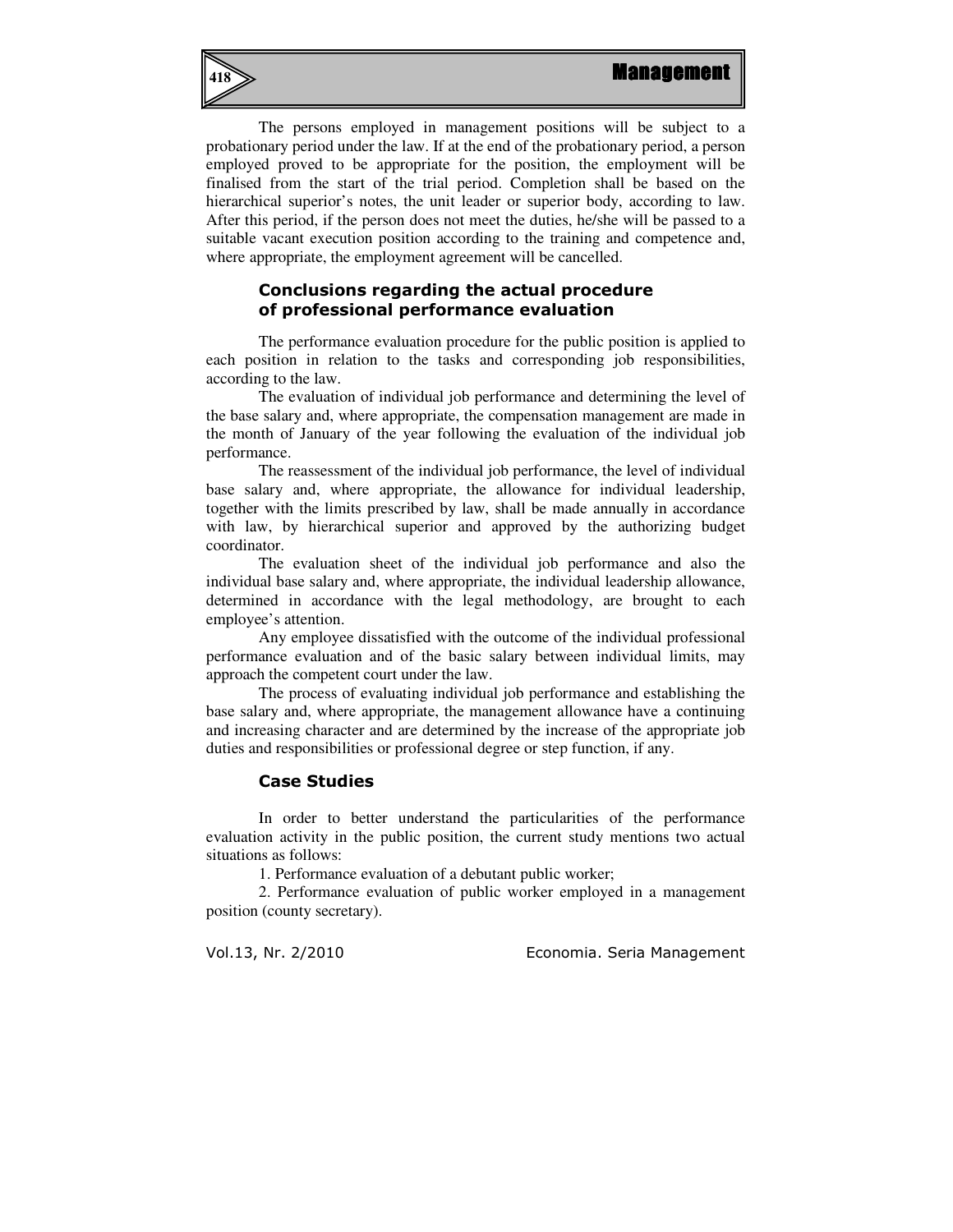

#### POSITION: Debutant public worker

*Information regarding the employment*  Position: Debutant public worker– reviewer Previous experience: Real estate agent (1 year) Studies: undergraduate – "Domnul Tudor" Drobeta Turnu Severin Highschool Foreign languages: French – medium level English – medium level

*Personal information*  Date of birth: July  $7<sup>th</sup>$ , 1982 Date of employment: January  $20^{th}$  2004 Marital status: not married

*Training report of the debutant* 

#### *Job duties:*

▪ Handling professional files of he public workers, according to the law;

▪ Insuring access to the professional files only to the authorized personnel.

#### *Actual development activities*

Records of all remuneration changes and record all types of vacations (medical leave, rest, study, etc.).

Record any changes or termination of service. Writing addresses using standard word processing programs, when needed, and developing responses to simple requests from staff, being checked before being issued.

Using Microsoft Word and Excel.

Call answering, but it also involves more than redirecting applicants to the competent person.

Organizing files of other employees when needed and cover routine activities related to copying and distributing materials.

Participation in a course of office automation, workplace training, which also included the improvement in some legislative aspects the job duties.

The advisor during the internship, was his superior in Compartment of Human Resource Management.

*Difficulties encountered during the internship* 

Accommodation with daily work routine was difficult at first.

The developed activity does not seem to be very interesting, the attributions are mainly routine, with little initiative and therefore would like to have a greater role.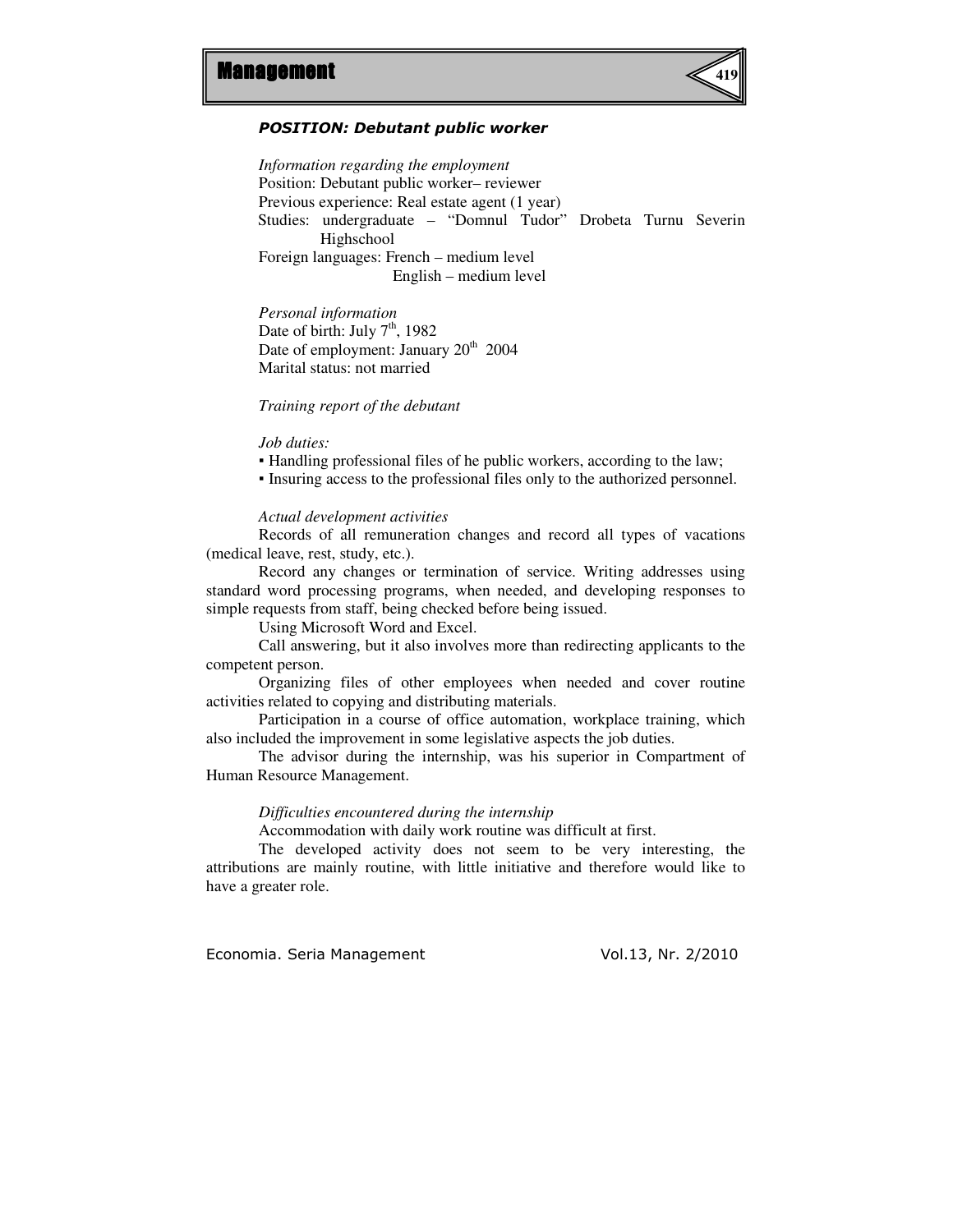

## *The advisor's notes*

#### *Attributions:*

- Handling professional files of he public workers, according to the law;
- Guarding with maximum security, the professional files according to the law.

*Activities developed during the training period:* 

- Recording, based on the originals, of any changes to personal data of the public workers;
- Record any changes in employment relations of the public workers;
- Record changes in payroll based on the data received from the payroll office;
- Standard issuing certificates;
- Using the photocopier or fax according to requests;
- Advising on matters of personnel, with low degree of difficulty;
- Call answering;

#### *The aptitudes the debutante public worker has proven in fulfilling the job attributions :*

The employee has developed an efficient, good quality activity. Understands the specific legislation regarding the management of professional files and the importance of its correct application. She is organized and able to move from one task to another as needed. She has a high will to work. She has very good phone communication skills. Provides and obtains information fairly and pleasantly. Written work done by her is mostly routine, but drafted in a proper manner. Very important, she prepares documents without delay.

#### *The conduct of the debutant public worker during the service:*

She is a nice young lady and very eager and willing to assist whenever needed. She an intelligent and pleasant young woman and faces very well all situations. Initially she found it difficult to accommodate with routine daily activities, arriving late at work. This problem has disappeared in about three weeks.

#### *The way of collaborating with the public institution's personnel*:

Has a very good relationship with colleagues and has integrated into the team without any difficulties. She also has a very good relationship with senior staff of the institution with which she comes into contact.

*Other tasks*: not assigned.

*Specialization courses*: course office, specializing in the workplace. *Activities outside the institution*: attending seminars and conferences. *Proposals to improve the debutant public worker*: no.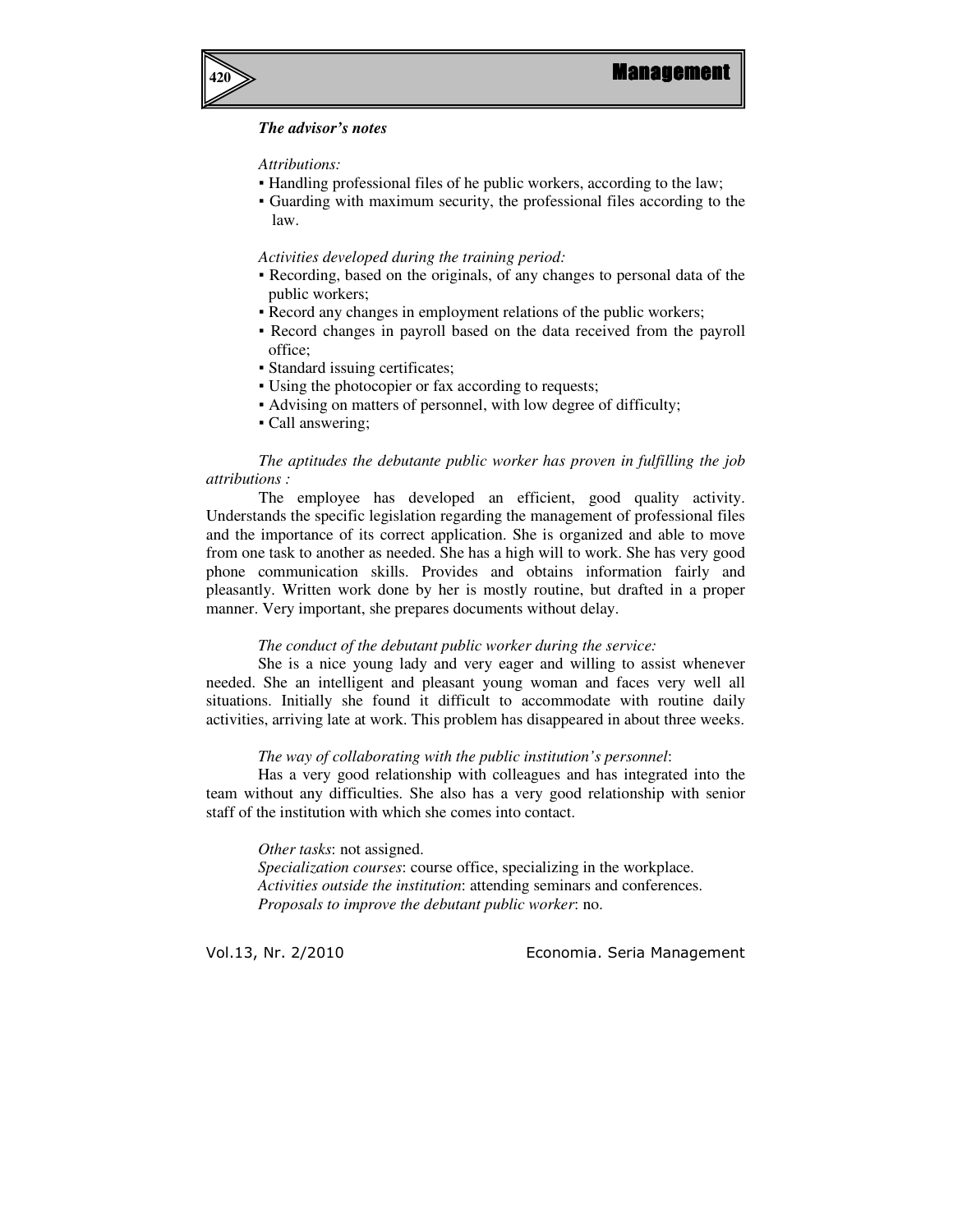

*The evaluation report for the training period* 

| Evaluation criteria                                                                                                                                                    | Mark             |
|------------------------------------------------------------------------------------------------------------------------------------------------------------------------|------------------|
| Knowing the regulations specific to the activity area                                                                                                                  | 3                |
| Public administration knowledge                                                                                                                                        | 4                |
| The ability of fulfilling tasks                                                                                                                                        | 3                |
| The adaptability and flexibility degree in fulfilling tasks                                                                                                            | 3                |
| The aptitude of correctly distinguishing between the<br>characteristics of several options in accomplishing job<br>attributions and identifying the best action option | 2                |
| The ability to communicate ideas, both written and orally,<br>writing fluency, including the ability to write clear and brief                                          | 4                |
| <b>Teamwork</b>                                                                                                                                                        | 4                |
| Professional behavior during working schedule                                                                                                                          | 3                |
| Final stage period mark                                                                                                                                                | <b>Mark 3.25</b> |
| Evaluation calificative                                                                                                                                                | SATISFYING       |
|                                                                                                                                                                        |                  |

*Proposals:* the employee should continue the currently developed activity *Recommendation:* naming into a definitive public position as a referee assistant.

## POSITION: Count Secretary

*Information regarding the employment*  Position: County Secretary Previous experience: Inspector, chief officer at the county council and prefecture (1990- 1992) Inspector – legal control measures at the Prefecture (1992- 1993) Member of professional associations: The Association of County Secretaries in Romania Studies: Law University (five years) 1979- 1984 Administration Master degree 2004- 2006 Foreign languages: French - medium Other: PC user

*Personal information*  Date of birth: November  $13<sup>th</sup> 1952$ Employment date: March  $16<sup>th</sup> 1993$ Marital status: Married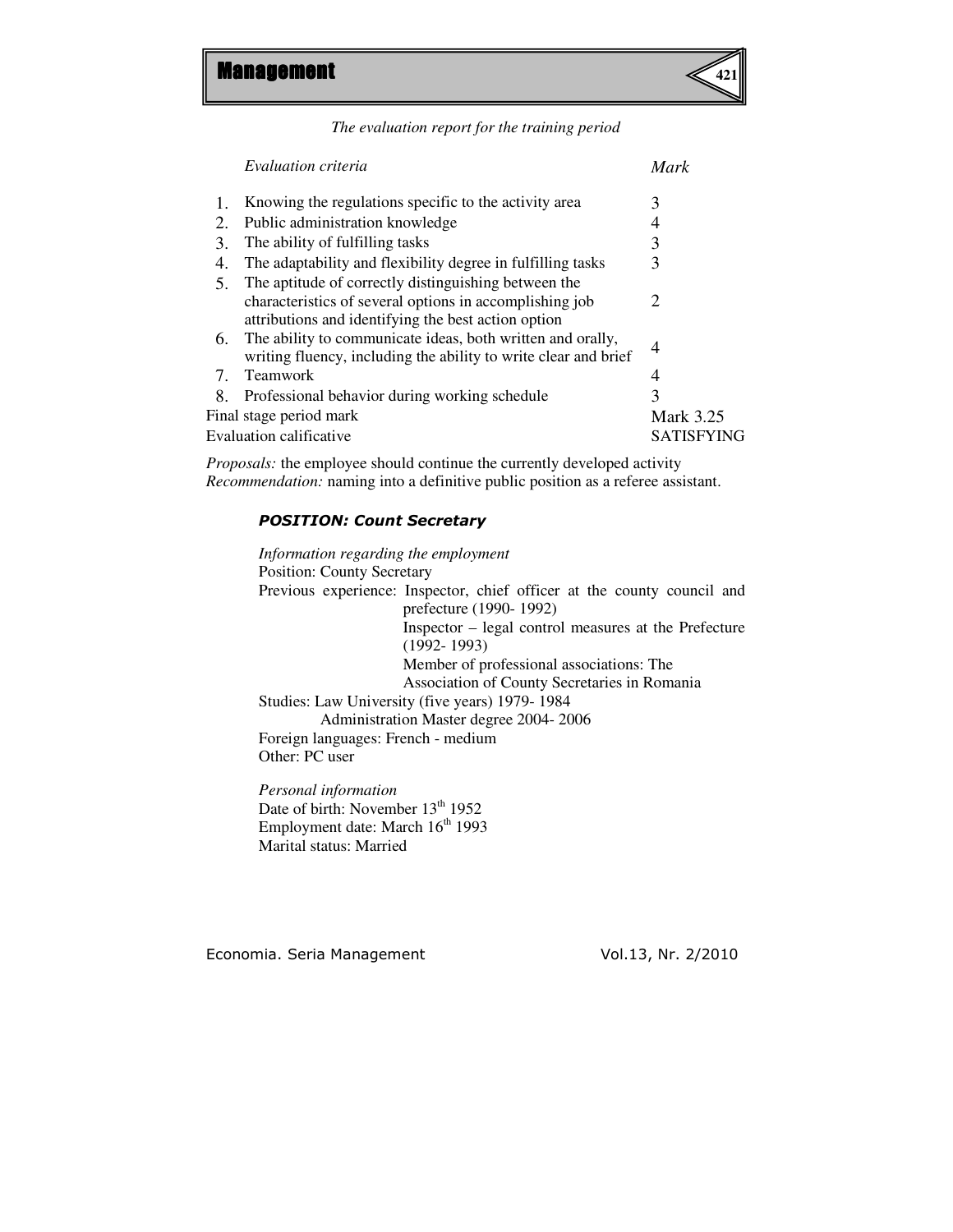

#### *Evaluation Report*

#### *of individual professional performance of the managing public worker*

| Name and surname of the evaluated public worker: ANTON MARIA                            |                      |              |           |                |  |  |
|-----------------------------------------------------------------------------------------|----------------------|--------------|-----------|----------------|--|--|
| Public position: Secretary of the County Council Mehedinti                              |                      |              |           |                |  |  |
|                                                                                         |                      |              |           |                |  |  |
| Date of the last promotion: March 13 <sup>th</sup> 1993                                 |                      |              |           |                |  |  |
|                                                                                         |                      |              |           |                |  |  |
| Position:                                                                               |                      |              |           |                |  |  |
| Evaluated period: from December 01 <sup>st</sup> 2008 to November 30 <sup>th</sup> 2009 |                      |              |           |                |  |  |
| Formation programs to which the evaluated public worker participated in the evaluated   |                      |              |           |                |  |  |
| period                                                                                  |                      |              |           |                |  |  |
| 1. Formation County Councils Secretaries - C.N.F.C.A.P.L. Bucharest                     |                      |              |           |                |  |  |
|                                                                                         |                      |              |           |                |  |  |
|                                                                                         |                      |              |           |                |  |  |
|                                                                                         | $\%$                 | Performance  | Accomplis |                |  |  |
| Objectives for the evaluated period                                                     | time                 | indicators   | hed %     | Mark           |  |  |
| 1. Organizing, coaching, coordinating and                                               |                      |              |           |                |  |  |
| checking the subordinated compartments.                                                 | 20                   | P            | 100%      | $\overline{4}$ |  |  |
| 2. Receiving, distributing and chasing the                                              |                      |              |           |                |  |  |
| correspondation solving within legal term.                                              | 20<br>P<br>5<br>100% |              |           |                |  |  |
| 3. Coordinating compartments and activities                                             |                      |              |           |                |  |  |
| with legal characteristics with the Mayor's                                             | 10                   | P            | 100%      | 5              |  |  |
| House.                                                                                  |                      |              |           |                |  |  |
| 4. Countersigning the documents released but                                            |                      | $\mathbf{P}$ |           |                |  |  |
| the Hunedoara County Mayor's House.                                                     | 10<br>100%<br>5      |              |           |                |  |  |
| 5. Preparing documents to be debated in the                                             | 10                   | P            | 100%      | 4              |  |  |
| Local Council.                                                                          |                      |              |           |                |  |  |
| 6. Approval for the legality of draft decisions                                         | 10                   | P            | 100%      | 5              |  |  |
| or Mayor's disposals.                                                                   |                      |              |           |                |  |  |
| 7. Attending the Local Council's or special                                             | 10                   | $\mathbf{P}$ | 100%      | 5              |  |  |
| committees' meetings.                                                                   |                      |              |           |                |  |  |
| 8. Attributions received through special laws                                           | 10                   | P            | 100%      | $\overline{4}$ |  |  |
| (L.18/1991, L.10/2001, L.54/1998, etc.)                                                 |                      |              |           |                |  |  |
| Objectives revised in the evaluated period                                              | $%$ of               | Performance  | Accomplis | Mark           |  |  |
| indicators<br>hed $%$<br>time                                                           |                      |              |           |                |  |  |
| 1.                                                                                      |                      |              |           |                |  |  |
| 2.                                                                                      |                      |              |           |                |  |  |
| $\overline{3}$ .                                                                        |                      |              |           |                |  |  |
| Final mark for fulfilling objectives: 4.62                                              |                      |              |           |                |  |  |
| Performance criteria used in the evaluation                                             | Mark                 |              | Comments  |                |  |  |
| 1. Implementation ability                                                               | 5                    |              |           |                |  |  |
| 2. The ability to efficiently solve problems                                            | 5                    |              |           |                |  |  |
| 3. The ability to assume responsibilities                                               | 5                    |              |           |                |  |  |
| $\overline{4}$<br>4. Self-improvement ability                                           |                      |              |           |                |  |  |
| $\overline{5}$<br>5. Analysis and synthesis ability                                     |                      |              |           |                |  |  |
| 6. Creativity and initiative                                                            | 5                    |              |           |                |  |  |
| 7. Ability to plan and act strategically                                                | 5                    |              |           |                |  |  |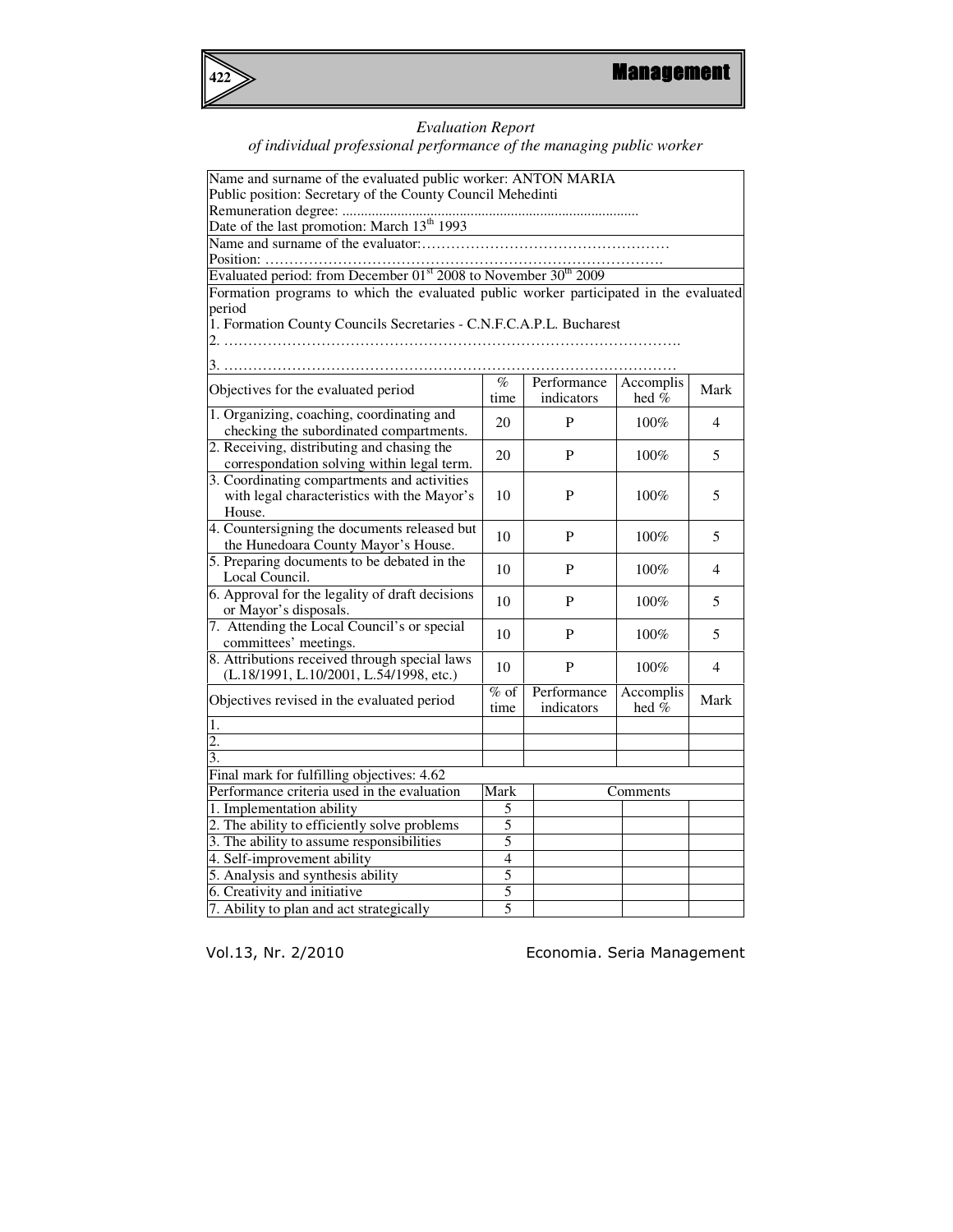

| 8. Ability to manage the available resources                                                | 4                                                                                     |             |          |  |
|---------------------------------------------------------------------------------------------|---------------------------------------------------------------------------------------|-------------|----------|--|
| 9. Organizing ability                                                                       | 5                                                                                     |             |          |  |
| 10. Managing ability                                                                        | 5                                                                                     |             |          |  |
| 11. Co-ordination ability                                                                   | 4                                                                                     |             |          |  |
| 12. Control ability                                                                         | $\overline{5}$                                                                        |             |          |  |
| 13. Ability of obtaining best results                                                       | 5                                                                                     |             |          |  |
| 14. Decisional ability                                                                      | 4                                                                                     |             |          |  |
| 15. Delegation ability                                                                      | 4                                                                                     |             |          |  |
| 16. Human resources management ability                                                      | 5                                                                                     |             |          |  |
| 17. Ability of developing the personnel's                                                   |                                                                                       |             |          |  |
| aptitudes                                                                                   | 5                                                                                     |             |          |  |
| 18. Mediation and negotiation ability                                                       | 4                                                                                     |             |          |  |
| 19. Appreciation objectivity                                                                | 5                                                                                     |             |          |  |
| Mark for fulfilling the performance criteria: 4.70                                          |                                                                                       |             |          |  |
| Final evaluation mark:                                                                      |                                                                                       |             |          |  |
| (Final mark for fulfilling objectives + the mark for performance criteria)/ $2 = 4.66$      |                                                                                       |             |          |  |
| Evaluation qualification: OUTSTANDING                                                       |                                                                                       |             |          |  |
|                                                                                             |                                                                                       |             |          |  |
| Outstanding results:                                                                        |                                                                                       |             |          |  |
| The ability to encourage the skill development of the subordinated staff, in carrying<br>1. |                                                                                       |             |          |  |
| out tasks, teamwork ability, being an example in dealing with colleagues and settling       |                                                                                       |             |          |  |
| duties:                                                                                     |                                                                                       |             |          |  |
|                                                                                             | Professional and timely completion of tasks set by the laws in force. Objective<br>2. |             |          |  |
| difficulties encountered in the evaluated period:                                           |                                                                                       |             |          |  |
|                                                                                             | Increasing attributions for the leading public workers of the local public<br>a)      |             |          |  |
| administration and also the labor volume:                                                   |                                                                                       |             |          |  |
|                                                                                             |                                                                                       |             |          |  |
| The high volume of normative acts released and their impossibility of being applied<br>b)   |                                                                                       |             |          |  |
| due to the failure of their deadlines for issuing regulations and detailed rules for        |                                                                                       |             |          |  |
| implementation and inconsistency between the provisions of various laws.                    |                                                                                       |             |          |  |
| Other observations:                                                                         |                                                                                       |             |          |  |
| 1.                                                                                          |                                                                                       |             |          |  |
| 2.                                                                                          |                                                                                       |             |          |  |
| 3.                                                                                          |                                                                                       |             |          |  |
| Objectives for the following period, for which the evaluation is made:                      |                                                                                       |             |          |  |
| Objective                                                                                   | $%$ of                                                                                | Performance | Deadline |  |
|                                                                                             | time                                                                                  | indicators  |          |  |
| 1. Organization, direction, co-ordination and                                               | 20                                                                                    | P           |          |  |
| verification of subordinate departments.                                                    |                                                                                       |             |          |  |
| 2. Receiving, distributing and tracking                                                     | 20                                                                                    | P           |          |  |
| correspondence solving, in legal terms.                                                     |                                                                                       |             |          |  |
| 3. Co-coordinating compartments and                                                         |                                                                                       |             |          |  |
| activities with legal character within the                                                  | 10                                                                                    | P           |          |  |
| Council.                                                                                    |                                                                                       |             |          |  |
| 4. Counter signing the issued documents.                                                    | 10                                                                                    | $\mathbf P$ |          |  |
| 5. Preparing documents to be debated by the                                                 |                                                                                       |             |          |  |
| <b>Local Council</b>                                                                        | 10                                                                                    | P           |          |  |
| 6. Approval for the legality of draft decisions                                             |                                                                                       |             |          |  |
|                                                                                             |                                                                                       |             |          |  |
| of the Mayor, counter signing the                                                           | 10                                                                                    | P           |          |  |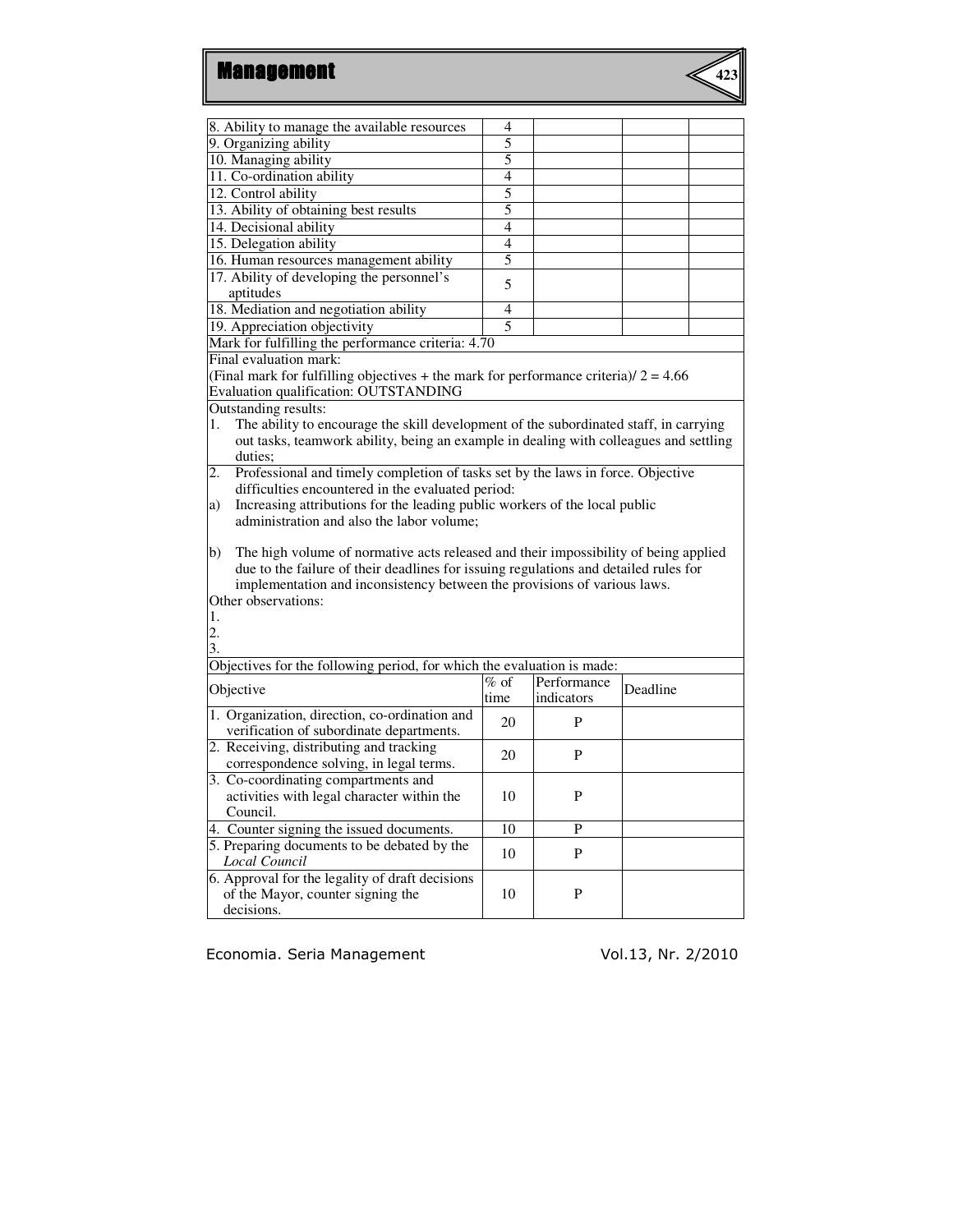| 424                                                                                    |    |   | <b>Management</b> |  |
|----------------------------------------------------------------------------------------|----|---|-------------------|--|
|                                                                                        |    |   |                   |  |
| 7. Attending to the Local Council's or special                                         | 10 | P |                   |  |
| committees' meetings.                                                                  |    |   |                   |  |
| 8. Attributions received through special Laws<br>(L.18/1991, L.10/2001, L54/1998, etc) | 10 | P |                   |  |
| Training programs recommended to be attended within the following period to be         |    |   |                   |  |
| evaluated:                                                                             |    |   |                   |  |
| 1. Specialized formation programs, organized by I.N.A.                                 |    |   |                   |  |
|                                                                                        |    |   |                   |  |
|                                                                                        |    |   |                   |  |
| Evaluated public worker's comments:                                                    |    |   |                   |  |
| Agree with the evaluation                                                              |    |   |                   |  |
|                                                                                        |    |   |                   |  |
|                                                                                        |    |   |                   |  |
|                                                                                        |    |   |                   |  |
|                                                                                        |    |   |                   |  |
| Observations or comments of the person making the record:                              |    |   |                   |  |
|                                                                                        |    |   |                   |  |
|                                                                                        |    |   |                   |  |
|                                                                                        |    |   |                   |  |
|                                                                                        |    |   |                   |  |
|                                                                                        |    |   |                   |  |
|                                                                                        |    |   |                   |  |

*Source:* County Council Mehedinţi, (2009).

## **Conclusions**

 The previous examples point out the existence of several negative aspects (deficiencies) of the performance evaluating activity in the public position, deficiencies which might be expanded to the entire Romanian administration, meaning:

1. Generally, the evaluation is made by only one evaluator (usually, the hierarchic superior), which leads to the appearance of discriminations;

2. The lack of communication between the evaluated person and the evaluator;

3. Arbitrary or unfair evaluations, which determine the accentuated decrease of labor motivation;

4. Existence of some performance indicators which are difficult to quantify;

5. Deficiency in establishing and clearly informing regarding the objectives, attributions, responsibilities for each employee, and also the hierarchic subordination line;

6. The employees might perceive the performance evaluation as a signal of mistrust in their professional behavior (the lack of confidence);

7. The lack of specific guides, needed in order to prepare the evaluators;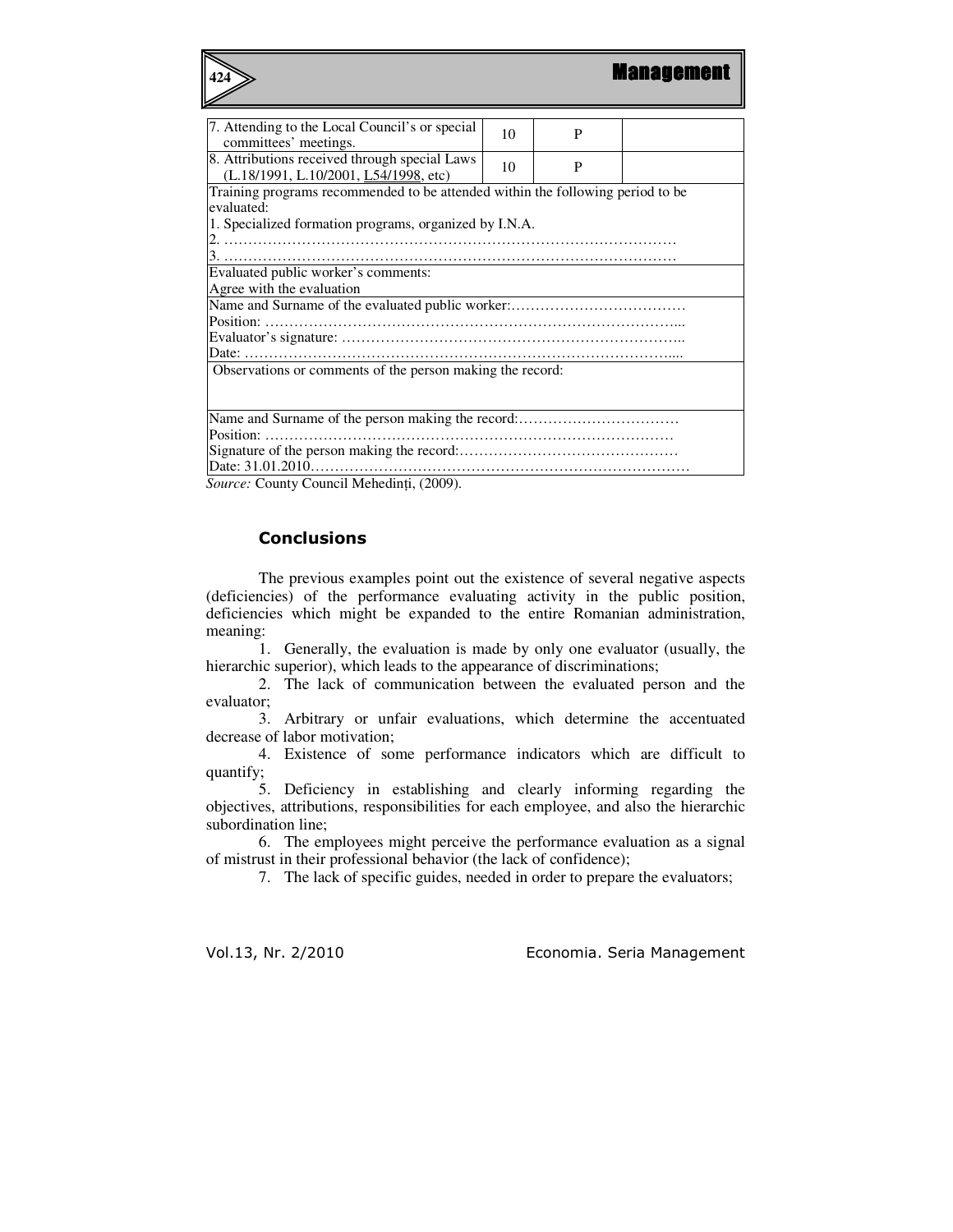



8. The public manager's tendency to emphasize and orient themselves towards managing the resources at an institutional level, and less towards gathering performance results;

9. The lack of transparency and communicating gathered results following the performance evaluation activity at the institutional level;

Considering all the deficiencies of the employees' performance evaluation from the public sector, particularly, but also the deficiencies found from the human resources management point of view, in general, one might say that the public administration in Romania is currently facing (in the context of the deep economic crisis) with several threats, such as:

 $\checkmark$  The field professionals are leaving the system and the human resources migration from the public institutions towards the private ones;

 $\checkmark$  Insufficient funds needed for the training activity (formation and professional development), activity which influences in a final manner the performance level of the employees in the public institutions;

 $\checkmark$  Major difficulties in attracting by the administration and the entire public sector of field specialists, including young university graduates (master, bachelor degree, etc) who are not motivated to develop a career in this area;

 $\checkmark$  Uncertainty for those who work in the public sector regarding their future career;

 $\checkmark$  The lack of necessary legal basis needed for real personnel motivation in the public institutions, and also clearing the existing injustices between the remuneration levels on personnel categories;

 $\checkmark$  Existence of a concerning level of bureaucracy and corruption in the public system, etc.

## Final conclusions

 It is known that in many European countries, even those who have recently joined the European Union (see the Czech Republic), allocated rewards employees based on the principles of performance and professional competence.

From this perspective, Romanian administration aims for the next period (2010 - 2013) to improve human resources practices (still undeveloped), including those relating to assessment and benchmarking of their employees.

I mentioned at the beginning of this analysis, that this strategic objective will determine the completion of modernization and efficiency of state structures, both at central and local, because the system will work people with real performance.

As an analyst in human resources management, I hope that the Romanian Government will make in the coming period, efforts to overcome sensitive situation, the administration of the country is today (due to the crisis situation which crosses Romania and across Europe) and work towards achieving the strategic objectives set in early 2008.